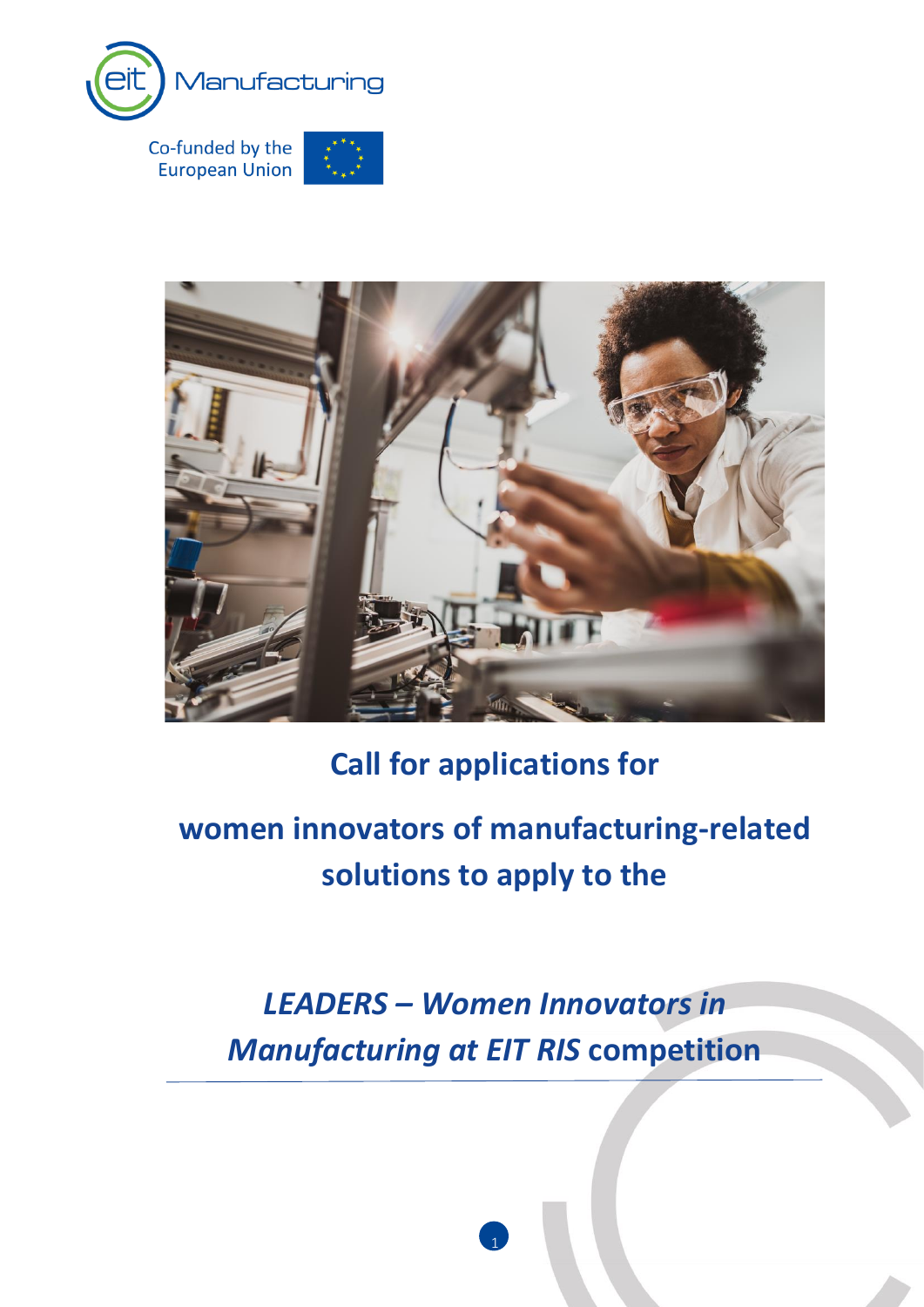

EIT Manufacturing invites women innovators (i.e. professionals, researchers or entrepreneurs) from EIT RIS eligible countries who have played a leading role in developing innovative manufacturing-related solutions to apply to the *LEADERS – Women Innovators in Manufacturing at EIT RIS* competition within the **EIT Manufacturing's RIS programme**.

Submission Deadline: **July 5, 2022 – 23:00 (CET)**

For applying for the call, visit: [https://www.eitmanufacturing.eu/news](https://www.eitmanufacturing.eu/news-media/calls/leaders-call-now-open)[media/calls/leaders-call-now-open](https://www.eitmanufacturing.eu/news-media/calls/leaders-call-now-open)

Document Version: 2022.04.11

Version History:

| Version                    | Changes made              |
|----------------------------|---------------------------|
| Version: 2022.04.11., V1.0 | Initial version published |

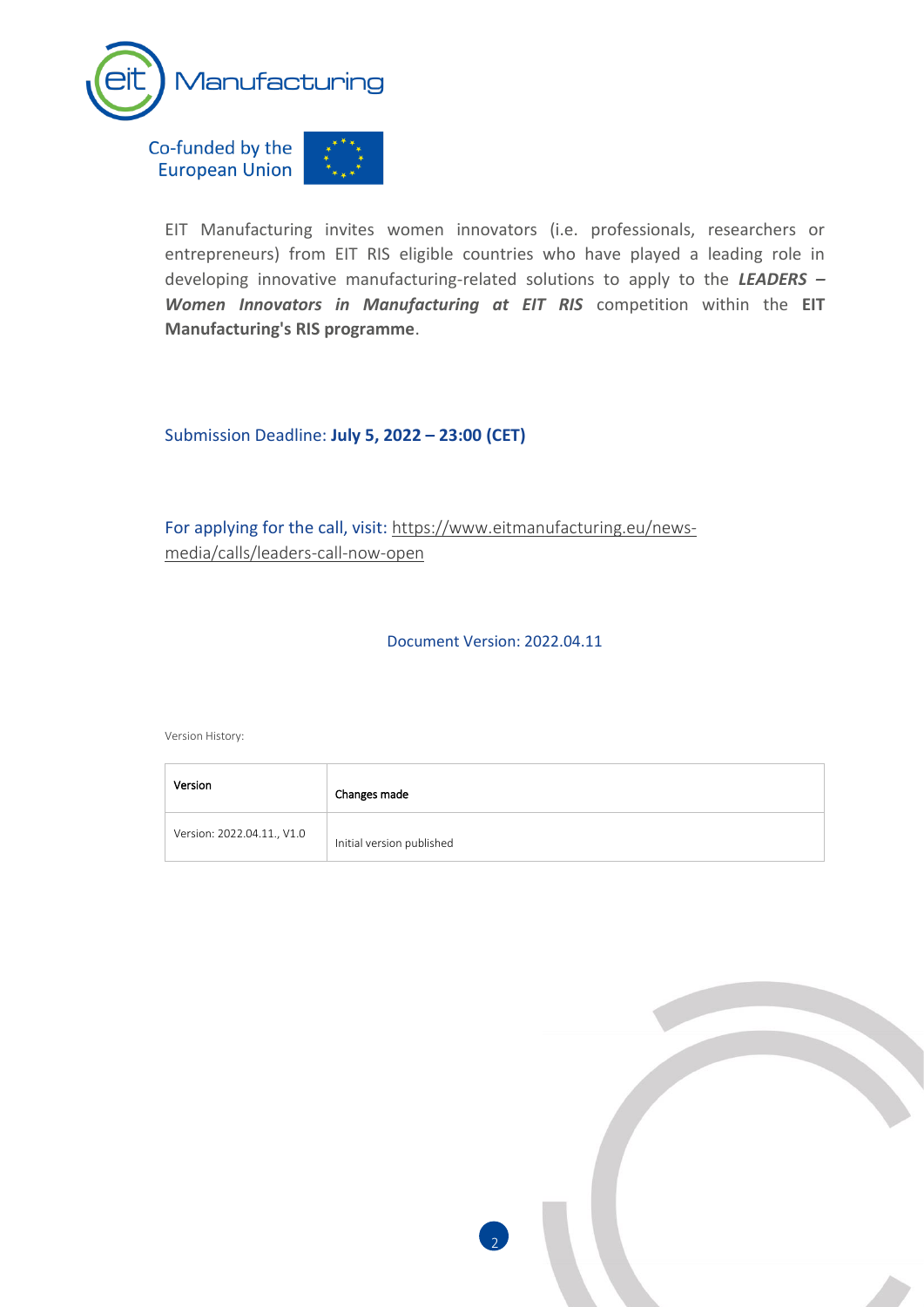

### 1. Overview

The European Institute of Innovation and Technology (EIT) strengthens Europe's ability to innovate by powering solutions to pressing global challenges and by nurturing entrepreneurial talent to create sustainable growth and skilled jobs in Europe. The EIT is a body of the European Union which is an integral part of Horizon Europe, the EU Framework Programme for Research and Innovation. EIT supports the development of dynamic pan-European partnerships – EIT Knowledge and Innovation Communities – among leading companies, research labs, and universities.

EIT Manufacturing is supported by the EIT and is one of several innovation communities within EIT. EIT Manufacturing's vision is that the global manufacturing innovation is led by Europe. EIT Manufacturing's main mission is to bring European stakeholders focused on manufacturing together in innovation ecosystems that add unique value to European products, processes, and services and inspire the creation of globally competitive and sustainable manufacturing. EIT Manufacturing brings together more than 65 organizations (universities, research institutions, and businesses) from several countries.

The EIT Regional Innovation Scheme (EIT RIS) is designed for EU Member States and Horizon Europe Associated Countries in Europe who are modest and moderate innovators (according to the European Innovation Scoreboard). Strategically, the scheme is an additional offer to these countries to facilitate their engagement with the EIT Innovation Communities and enhance their innovation capacity. The EIT RIS serves the purpose of providing targeted support to individuals and entities from EIT RIS eligible countries to take part in KICs activities and benefit from KIC services and programmes.

### 2. Structure of the LEADERS call

*LEADERS – Women Innovators in Manufacturing at EIT RIS* is a competition aiming at reaching out to support and highlight the best women innovators (i.e. professionals, researchers, entrepreneurs) playing a leading role in developing solutions / initiatives addressing manufacturing-related challenges with strong financial, environmental, or societal impact. Females from EIT RIS eligible countries are strongly encouraged to apply.

EIT Manufacturing seeks to broaden the appeal of manufacturing, especially for highly talented young women considering pursuing a professional career in manufacturing.

The competition consists of two selection rounds. In the first selection round the applicants submit an online application form about their solution / initiative. Based on these the best 30 candidates will be selected. They will receive an online pitch training to harmonize the format of their video pitches for the second round of submissions and their presentations at the grand final event.

At the second round of selections, the pre-selected 30 candidates submit a comprehensive application form complemented with a video pitch. Subsequently, six candidates will be selected and invited to the awarding ceremony. Each of the selected six candidates will receive publicity through inter alia EIT Manufacturing channels. Based on the live presentations and written applications, the top-ranked three candidates will receive prize money and publicity. The grand final event is tentatively planned to be organised as a physical event.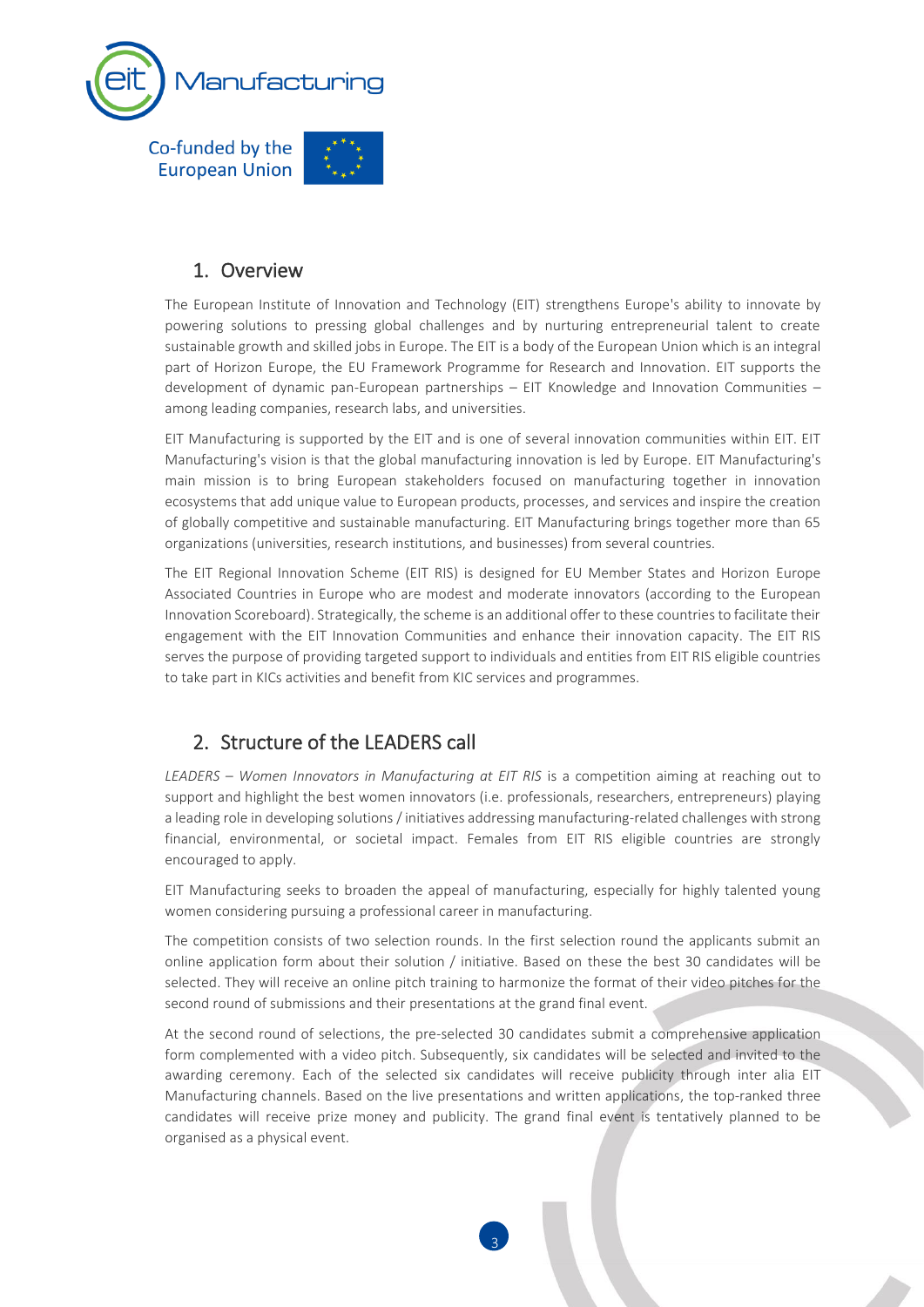

#### Main elements of *LEADERS*:

- Open call for application for women innovators of manufacturing-related solutions/initiatives.
- Selection of the best 30 applicants based on a written application (electronic application platform).
- Online pitch training for the pre-selected 30 applicants.
- Submission of an application complemented with a video pitch as well as further information regarding their innovative solutions by the 30 pre-selected candidates.
- Selection of the competition's finalists  $-6$  candidates will be invited to the awarding ceremony.
- Awarding ceremony: selection of 3 candidates who will receive a prize.

### 3. Eligibility criteria – who can apply

Eligible applicants must be women who have played a leading role in developing innovative solutions/initiatives addressing manufacturing-related challenges with a strong financial, environmental, or societal impact. It is possible to propose a team-invention. However, it will be necessary to prove the leading role of the applicant within the team who invented the innovative solution/ initiative.

The call is open for women being citizens of one of the following EIT RIS eligible countries:

- EU Member States: Bulgaria, Croatia, Cyprus, Czech Republic, Estonia, Greece, Hungary, Italy, Latvia, Lithuania, Malta, Poland, Portugal, Romania, Slovakia, Slovenia, Spain.
- Third countries: Montenegro, North Macedonia, Serbia, Turkey and Ukraine.
- Outermost Regions: Guadeloupe, French Guiana, Réunion, Martinique, Mayotte and Saint-Martin (France), the Azores and Madeira (Portugal), and the Canary Islands (Spain).

The applicant must be able to prove her citizenship of one of the aforementioned EIT RIS eligible countries or EU Outermost Regions.

#### 4. Selection criteria – how will be evaluated

Applications in the first, second and third round of selection will be evaluated by EIT Manufacturing using the criteria listed below. EIT Manufacturing will rank the proposals and select the winning applicants. The total maximum score for a project is 100:

- Excellence and innovativeness of the manufacturing-related solution  $-35$  points
- o Financial, environmental or societal impact of the solution 30 points
- o Role of the candidate in the development of the manufacturing-related solution (a leading role of the applying candidate needs to be proven in case the proposed solution/ initiative is a teaminvention) – 35 points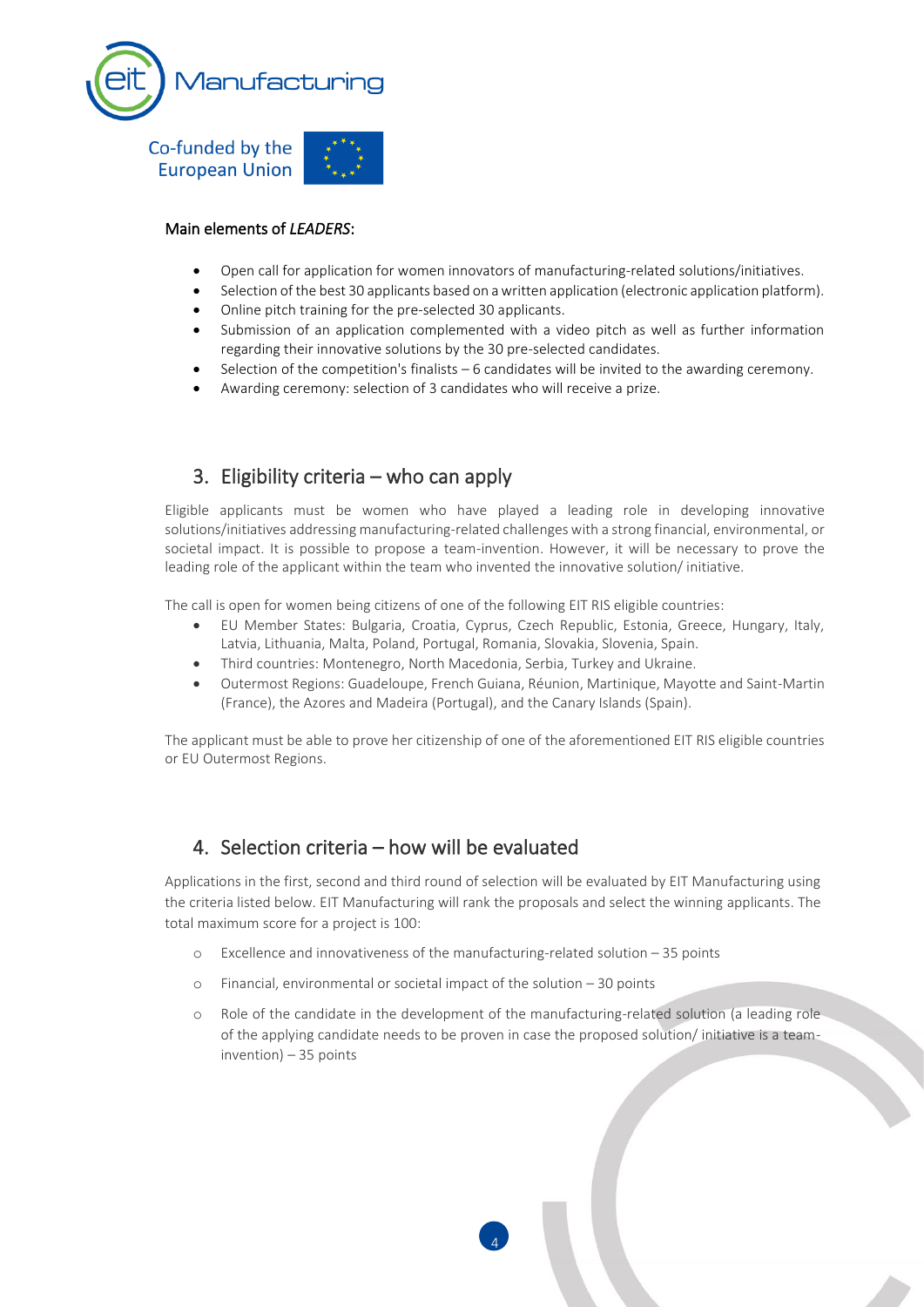

It will be considered positively if the solution/initiative is of relevance to one or more of EIT Manufacturing's focus areas. 1

After selecting up to thirty (30) candidates based on the received written applications, a second round of selection will be organized. In this round these pre-selected applicants will be presenting their projects in a video format in English language. Also, they will have to address further questions on their proposed manufacturing related solution/initiative. The second round of selections is expected to take place in September 2021. Based on the video pitch and provided additional information about the manufacturing solution/initiative, six (6) applicants will be invited to the grand final event. There the applicants will present their projects in a verbal format and answer questions to an international jury panel in English language. For the selection of the three (3) winning applicants their presentations at the final event will be considered (in 40%) as well as all the initially provided written information about their solution/initiative (in 60%).

A Selection Committee will be appointed to carry out the evaluation of applications submitted. Please note that the Selection Committee's internal proceedings are strictly confidential.

#### 5. Contract Signing and Payments

EIT Manufacturing will sign a participation agreement regarding the competition with the pre-selected 30 candidates applied to this call.

Each of the six top-ranked applicants will have the opportunity to travel to the grand final awarding ceremony and will receive for this purpose a budget of up to EUR 600 to cover travel and accommodation costs. Reimbursement will be at actual costs following the submission of a cost report by the candidate.

Prizes for the three winning candidates are following:

- $1<sup>st</sup>$ 10,000 €
- 2 nd 7,500 €
- 3 rd 5,000 €

- o Flexible Production Systems for Competitive Manufacturing
- o Low Environmental Footprint Systems & Circular Economy for Green Manufacturing
- o Digital & Collaborative Solutions for Innovative Manufacturing Ecosystems
- o Human-machine co-working for Socially Sustainable Manufacturing

<sup>1</sup> EIT Manufacturing's focus areas are the followings:

For more information about EIT Manufacturing's focus areas please visit: [Focus Areas \(Flagships\) -](https://www.eitmanufacturing.eu/what-we-do/focus-areas-flagships/) EIT [Manufacturing](https://www.eitmanufacturing.eu/what-we-do/focus-areas-flagships/)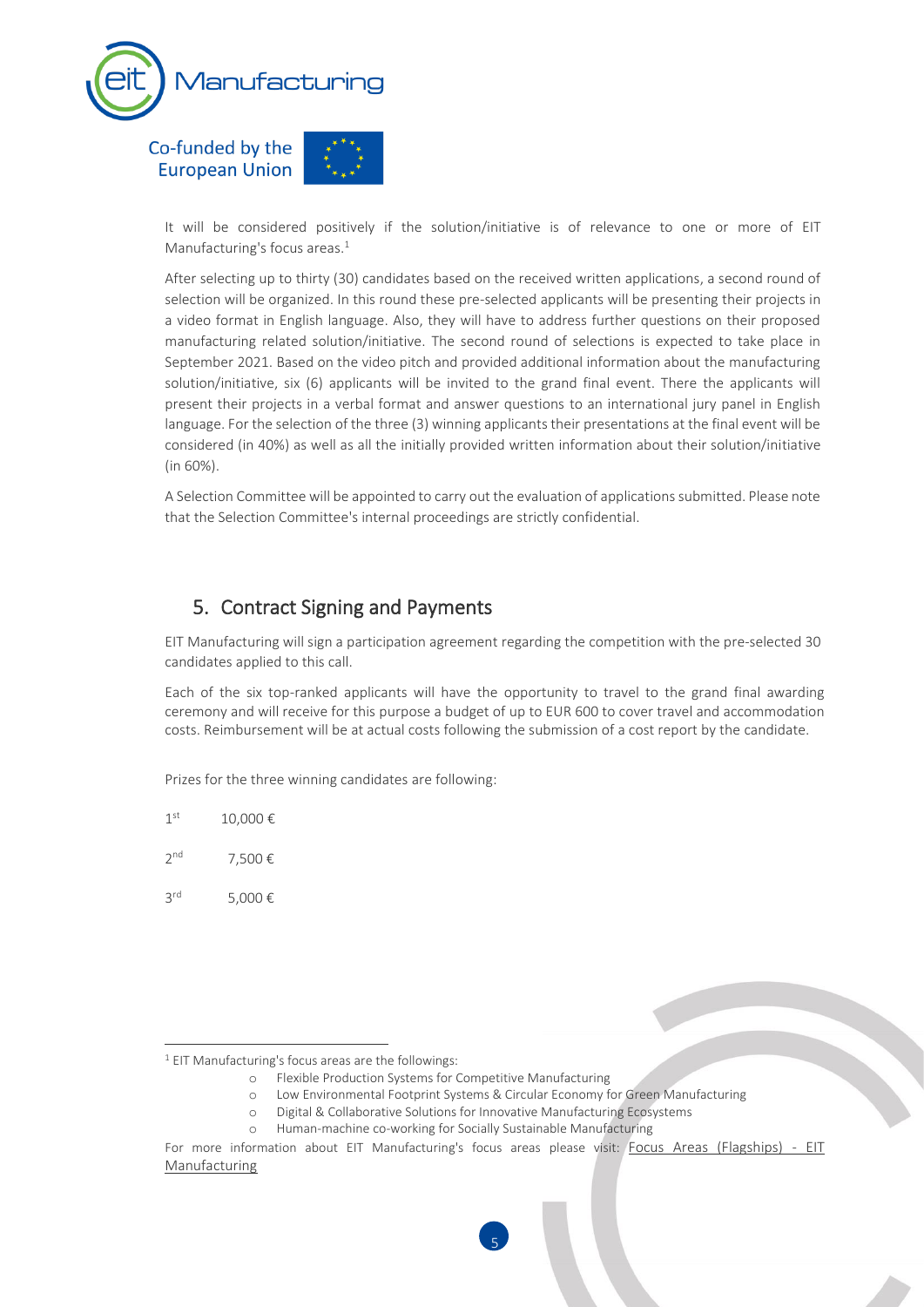

# 6. Confidentiality and IP rights

The applications submitted to EIT Manufacturing for the *LEADERS* call are handled under confidentiality. Everybody who comes in contact with the applications during the review process is bound by confidentiality agreements. By applying to the competition, the applicants consent to accessing, keeping, and using their data by EIT Manufacturing for the purposes of the competition.

Applicants retain full and exclusive ownership of their prior information and intellectual property rights. By submitting their application, they affirm that they hold ownership or have legally secured the right to use all elements of the innovative solution or initiative.

Applicants agree to indemnify and hold harmless EIT Manufacturing and/or any assignee or affiliate from any third-party allegations or claims of intellectual property rights infringement by the solution or initiative of participants.

# 7. Evaluation review procedure

Applicants may have recourse to redress if they have grounds to believe that their application has been adversely affected by apparent shortcomings in the evaluation process or the eligibility check of their proposal. A request for redress from the applicant and addressed to EIT Manufacturing may be submitted in writing through the contact e-mail address provided in the call document, within five days of the date on which EIT Manufacturing informs the applicant of the evaluation results. Please note that redress on the technical judgment of the external expert evaluators is not admissible. An EIT Manufacturing Evaluation Review Committee will examine the request and provide an opinion on the procedural aspects of the evaluation process and not on the merits of the proposal. Based on this opinion, a decision will be taken by EIT Manufacturing, and the applicant will be notified in writing.

# 8. Application and timeline

Please note that only complete applications will be evaluated. A complete application should consist of a filled out "LEADERS" application form (submitted online). The application should be in English language only.

6

Closing date for participants from EIT RIS eligible countries is July 5, 2021.

For any clarification you may refer to the following e-mail address:

**[megi.witerna-plaku@eitmanufacturing.eu](mailto:megi.witerna-plaku@eitmanufacturing.eu)**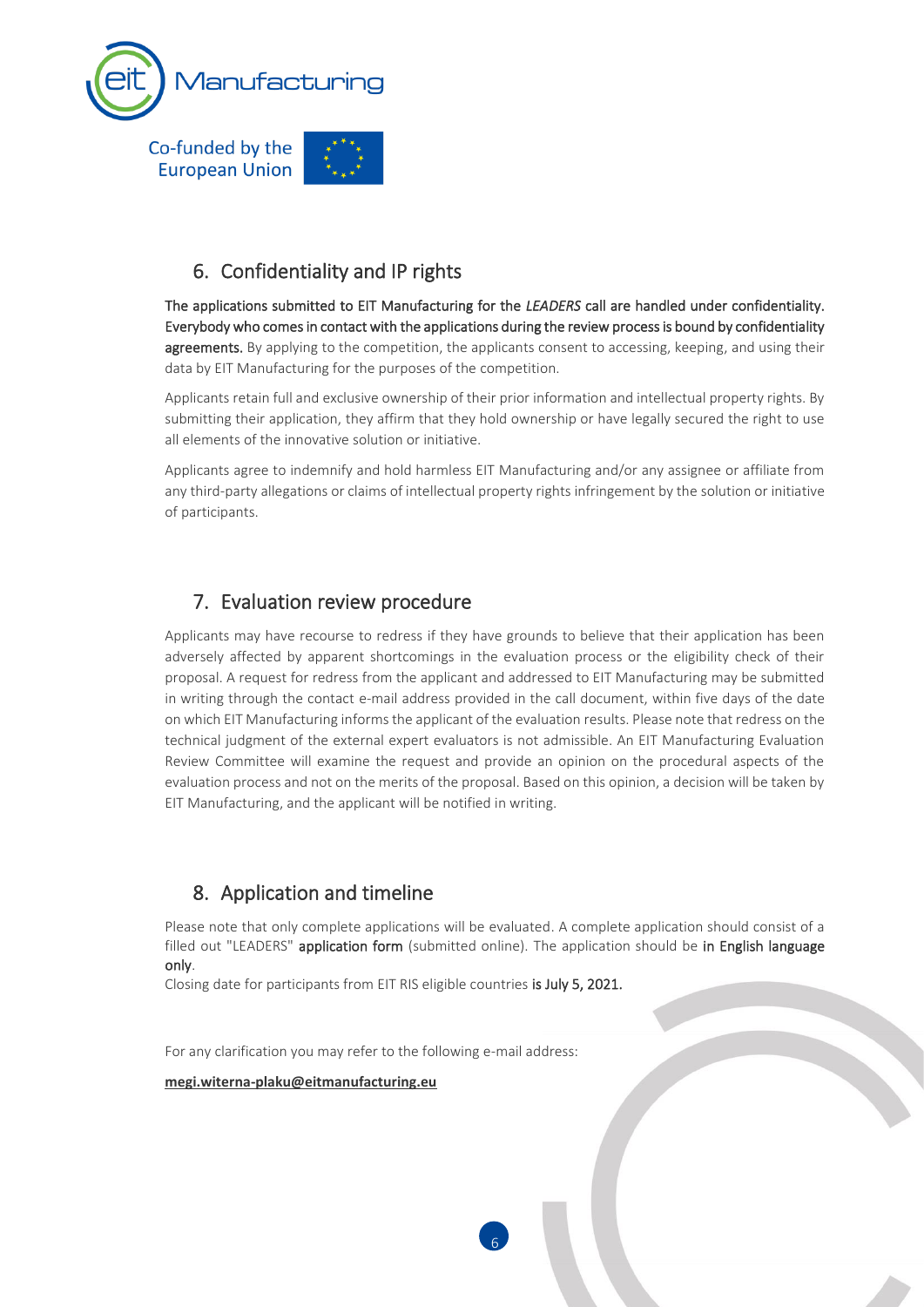

#### Intended timeline:

Opening call: May 10, 2022

1 st Evaluation: July 2022

Submission video pitch: Change 2022

2<sup>nd</sup> Evaluation:

Grand final awarding ceremony: December 2022

Closing call: July 5, 2022, 23:00 (CET) Pitch Trainings: and Trainings: August – September 2022 October – November 2022